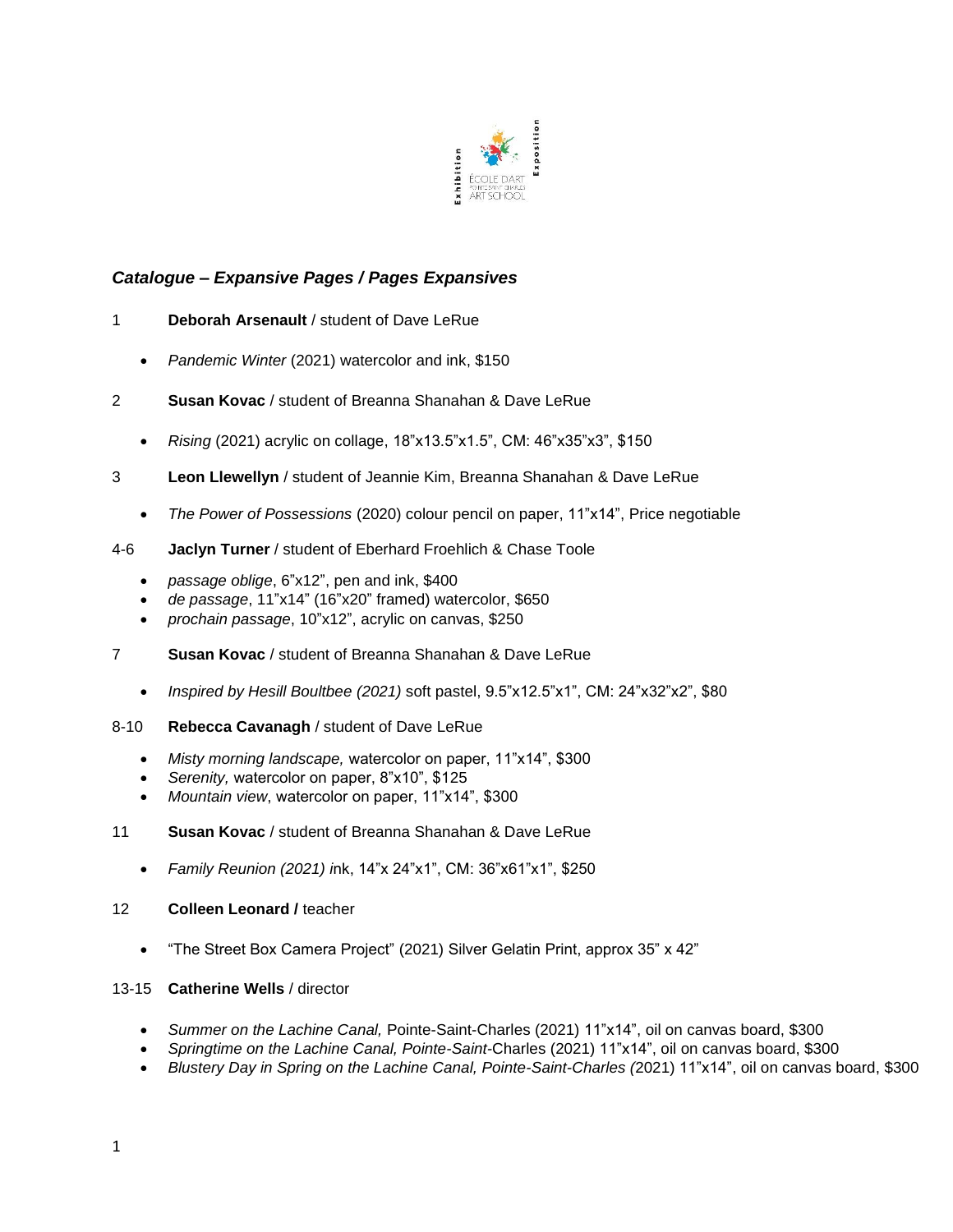#### 16-18 **Louise Hallé** / student of Dave Le Rue

- *Au chalet / At the* cottage, oil on canvas, 11x14, \$120
- *La librairie /The Bookstore,* oil on canvas, 11x14, \$120
- *Marché Atwater / Atwater Market,* acrylic on canvas, 11x14, \$120

#### 19 **Jane Wu** / student of Zoe Compton

- *Dawn* (2022) 40cmx1cmx45cm / *not for sale*
- 20 **Jennifer Bento** / student of Zoe Compton
	- *Pink sky over mountains of Lake Champlain* (2022) weaving/ yarn, 55x1x42 cm, not for sale

# 21-23.1 **Louise Drouin** / teacher & student of Breanna Shanahan & Dave LeRue

- *The Cliffs in Negril #8* (2018) Watercolour, 22"x30", \$980
- *Sunset on the Rock 2* **(**2021) Acrylic and Mixed-Media, 24"x36" on canvas, \$1125
- *Sunset on the Rock (*2022) Watercolour and Mixed-Media, 24"x36", \$1150

# 24-26 **Khullood Rahman** / student of Dave LeRue

- *Emerging from the fog* (2022) Photograph, 6"x9" (without frame) \$100
- *Running into the wind* (2022) Photograph, 6"x9" (without frame) \$100
- *Mother's hands* (2022) Photograph, 6"x9" (without frame) \$100

# 27 **Kristina Urquhart** / teacher and student

- *Nest* (2022) 8"x10", oil on canvas, \$150
- 28 **Roslyn Gombe** / student of Dave LeRue
	- *La belle rue*, 9"x12", oil on canvas, \$80
- 29 **Alissa Desormeaux** / student of Dave LeRue
	- *Chilling with Jesus*, 9"x12", oil on canvas, \$90
- 30 **Leon Llewellyn** / student of David LeRue, Jeannie Kim & Breanna Shanahan
	- *Facing the Unknown* (2022) acrylic on canvas, 40"30" (Price negotiable)
- 31 **Danielle Pagé** / student of Dave LeRue
	- *Dans l'aube* (2006) acrylique et plâtre sur bois, 24''x48'', \$350
- *32-33* **Esther Thibault** / student of Eberhard Froehlich
	- *Douceur végétale 2* (2022) Huile sur toile, 0.5"x16"x20"
	- *Douceur végétale 1* (2022) Huile sur toile, 0.5"x12"x16"
- 34-36 **Margarita Fert** / student of Eberhard Froehlich & Dave LeRue
	- *(Untitled)* 14.5"×11.5", Dessin sur papier: crayon couleur et peinture acrylique, 750\$
	- *(Untitled)* 16.25"×12" Peinture sur bois arcylique et crayon mine et couleur bois, 900\$
	- *(Untitled)* 10.5"×10.5" Peinture acrylique sur planche de matériaux mixes, PAS À VENDRE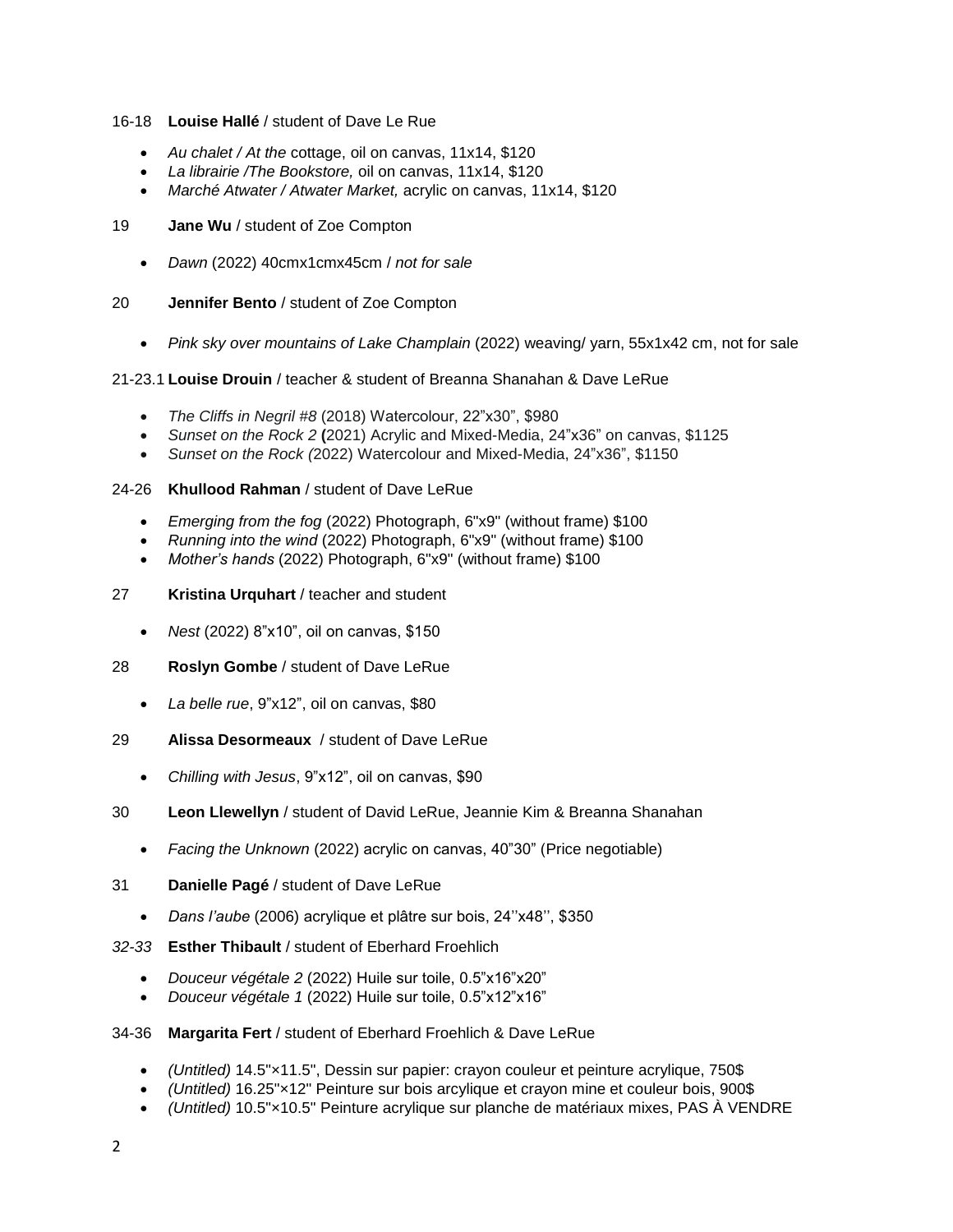# 37 **Laurent Depuis** / student of Eberhard Froehlich

- *(No Title)* pastel on paper, 9"x12", \$160
- 38 **Leon Llewellyn** student of David LeRue, Breanna Shanahan & Jeannie Kim
	- *Buffola Soldier* (2021) ink on paper, 18" x 24" (Price negotiable)

#### 39-41 **Philippe Turcotte** student of Eberhard Froehlich

- *Gnome (*2022) Acrylic Painting, 55" x 24", \$500
- *Light (2022)* Acrylic Painting, 30" x 22", \$600
- *The King (2*022) Acrylic Painting, 11" x 23", \$350
- 42 **Alissa Desourmeaux** / student of Dave LeRue
	- *Saying goodbye*, 16x20, oil on canvas, not for sale
- 43 **Azza Hussein** / teacher
	- *Home* (2014) 12''x 6.6'' (without frame) illustration, Giclee print ¾, \$800

44-46 **Karine Morissette Kamo** / student of Chase Toole, Dave LeRue**,** Eberhard Froehlich**,** Breanna Shanahan

- *Sculpture in an art studio* (2022) oil, 51x33 cm, \$425
- *Well known tree* (2022) oil, 42x32 cm, \$425
- *spring in the country* (2022) oil 50x32 cm, \$425
- 47-48 **Robin Gunn** / student of Eberhard Froehlich
	- *Pandemic Painting #1* (2020) 18"x24", \$125
	- *Jardin Botanique* (2015) 24"x30", \$225
- 49-50 **Patricia David** / student of Kristina Urquhart
	- Los Peces 6 (2019) verre et colle et vitre 9"x9", \$295
	- *Los Peces 7* (2019) verre et colle et vitre 9''x9'', \$295

#### 51-52 **Danielle Pagé /** student of Dave Le Rue

- *Cette voiture, c'est la mienne* (2022) encre, 8 ½''x8 ½'', \$45
- *Après le brunch* (2022) aquarelle et encre, 9''x12'', \$65
- *53* **Nadia Kuehn** / student of Kristina Urquhart & Dave LeRue
	- *Teddy's Shadow* (2021), ink on watercolor paper, copy \$10
- 54 **Kristina Urquhart** / teacher and student
	- *Rocks and Water* (2022) oil on canvas, \$400